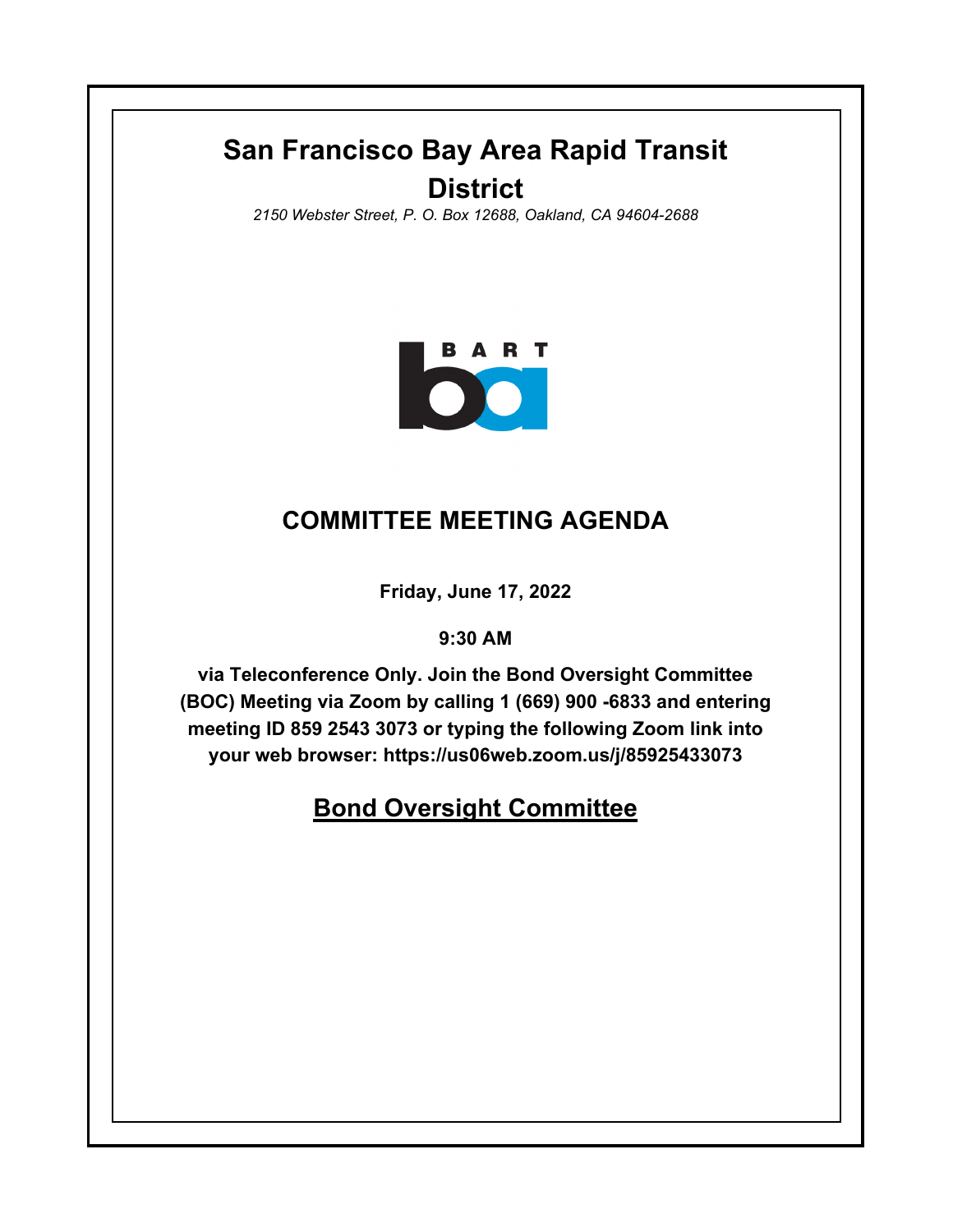SAN FRANCISCO BAY AREA RAPID TRANSIT DISTRICT 2150 Webster Street, P. O. Box 12688, Oakland, CA 94604-2688

NOTICE OF MEETING AND AGENDA BOND OVERSIGHT COMMITTEE Friday, June 17, 2022 9:30 a.m. – 12:00 p.m.

COMMITTEE MEMBERS: Marian Breitbart, Daren Gee, Michael McGill (Chair), Catherine Newman (Vice Chair), Cindy Simon Rosenthal, Vinit Shrawagi, Sonja C. Stewart

Please note, pursuant to all necessary findings having been made by the Board of Directors of the San Francisco Bay Area Rapid Transit District (for itself as well as all subordinate legislative bodies) to continue remote public meetings in the manner contemplated under urgency legislation Assembly Bill No. 361, public participation for this meeting will be via teleconference only.

Presentation materials will be available at: www.bart.gov/about/bod/advisory/bond

You may join the Bond Oversight Committee (BOC) Meeting via Zoom by calling 1 (669) 900 -6833 and entering access code 859 2543 3073; logging in to Zoom.com and entering access code 859 2543 3073; or typing the following Zoom link into your web browser: https://us06web.zoom.us/j/85925433073

If you wish to make a public comment:

1) Submit written comments via email to ljohnso@bart.gov, using "public comment" as the subject line. Your comment will be read into the record and will become a permanent part of the file. Please submit your comments as far in advance as possible. Emailed comments must be received before 9:00 a.m. in order to be included in the record.

2) Call 1 (669) 900-6833, enter access code 859 2543 3073, dial \*9 to raise your hand when you wish to speak, and dial \*6 to unmute when you are requested to speak; log in to Zoom.com, enter access code 859 2543 3073, and use the raise hand feature; or join the Committee Meeting via the Zoom link (https://us06web.zoom.us/j/85925433073) and use the raise hand feature.

Public comment is limited to three (3) minutes per person. Your phone will be muted until you are called upon.

## **AGENDA**

- 1. Call to Order (Approx. 5 mins)
- A. Roll Call
- 2. General Public Comment (10 min)